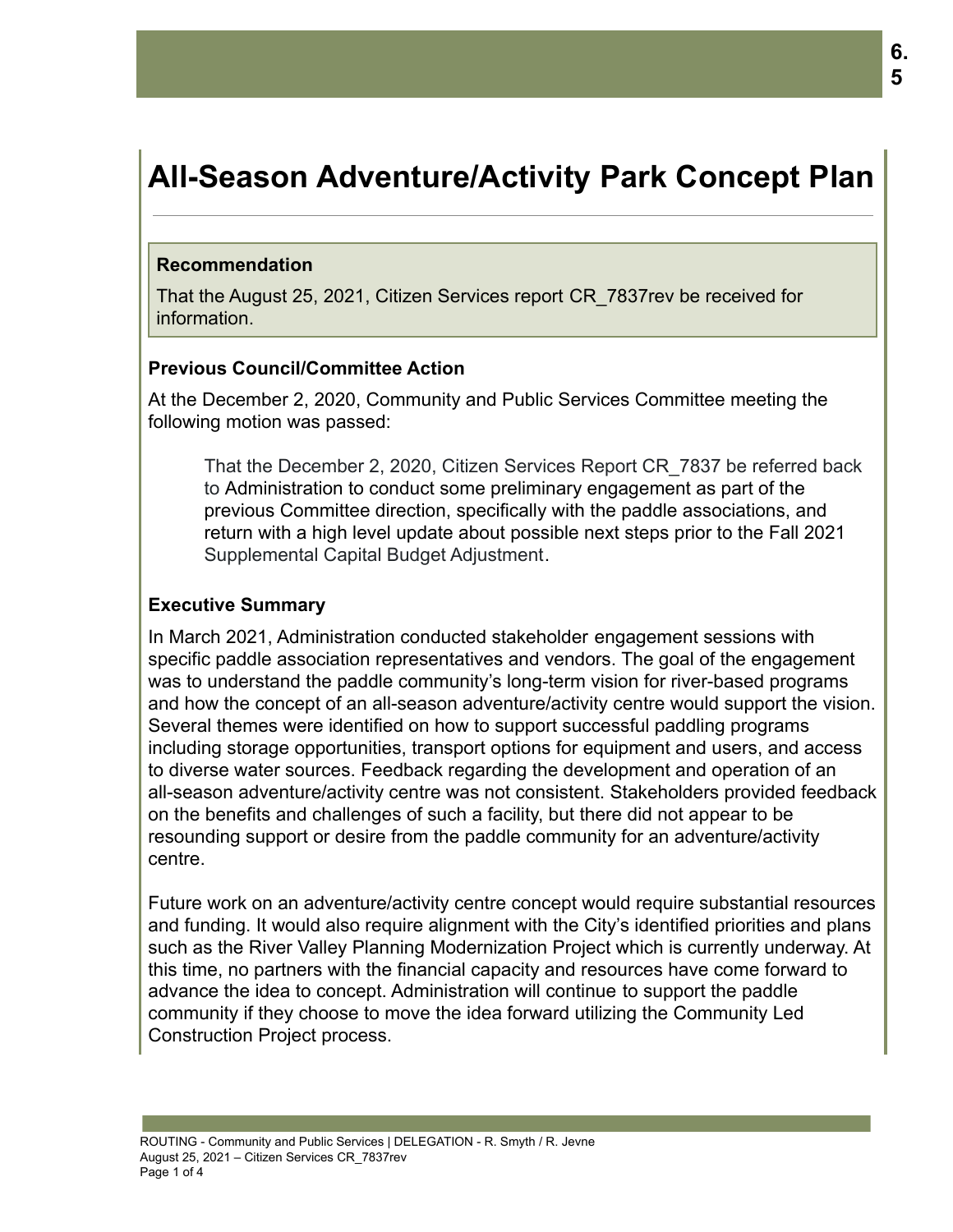## **Report**

Currently there are 11 river access points throughout Edmonton which consist of either a hand launch, dock and or vehicular launch to provide access to the river for the general public, non-profit organizations, commercial operators, and emergency responders.

In 2019, a community group proposed the concept of an all-season adventure/activity centre, originating from the desire to increase public accessibility to paddling/rowing activities by developing a site that could support year-round outdoor recreation, focusing on on-river paddling opportunities. The group envisioned this site to be located at Rafter's Landing in Henrietta Muir Edwards Park to align with the new LRT station near Muttart Conservatory.

Another driver of the proponent's idea of an all-season adventure/activity centre was the reduction of paddling storage facilities that have increased within the river valley in recent years. In 2020, the City and the Edmonton Paddling Centres Association identified options for the expansion of existing storage at Buena Vista Park and Rundle Park to meet the paddle community's storage requirements. Both locations now have new storage units to support programming needs and were operational as of June 2021.

Administration continues to support community and commercial paddling groups who are interested in developing new programs and offerings for their members and the public.

## Stakeholder Engagement

Administration conducted engagement with paddling stakeholders through facilitated workshops in March 2021 to gauge support and identify a program for an adventure/activity centre (Attachment 1). Ten non-profit paddling organizations and six commercial paddling operators were invited to participate and, of those, eight non-profit organizations and three commercial operators participated in the workshops.

To help understand the current state of paddling in Edmonton and the need for an adventure/activity centre, Administration asked stakeholders to share information on current programs including successes and challenges and what additional support might be required to grow and sustain these programs. They were also invited to provide feedback specifically on the idea of an all-season adventure/activity centre.

Several themes were heard on how to support successful paddling programs including storage opportunities, transport options for equipment and users, and access to diverse water sources. Stakeholders also emphasized the need to increase communications to members and the public to promote programming and training opportunities as well as water education and safety.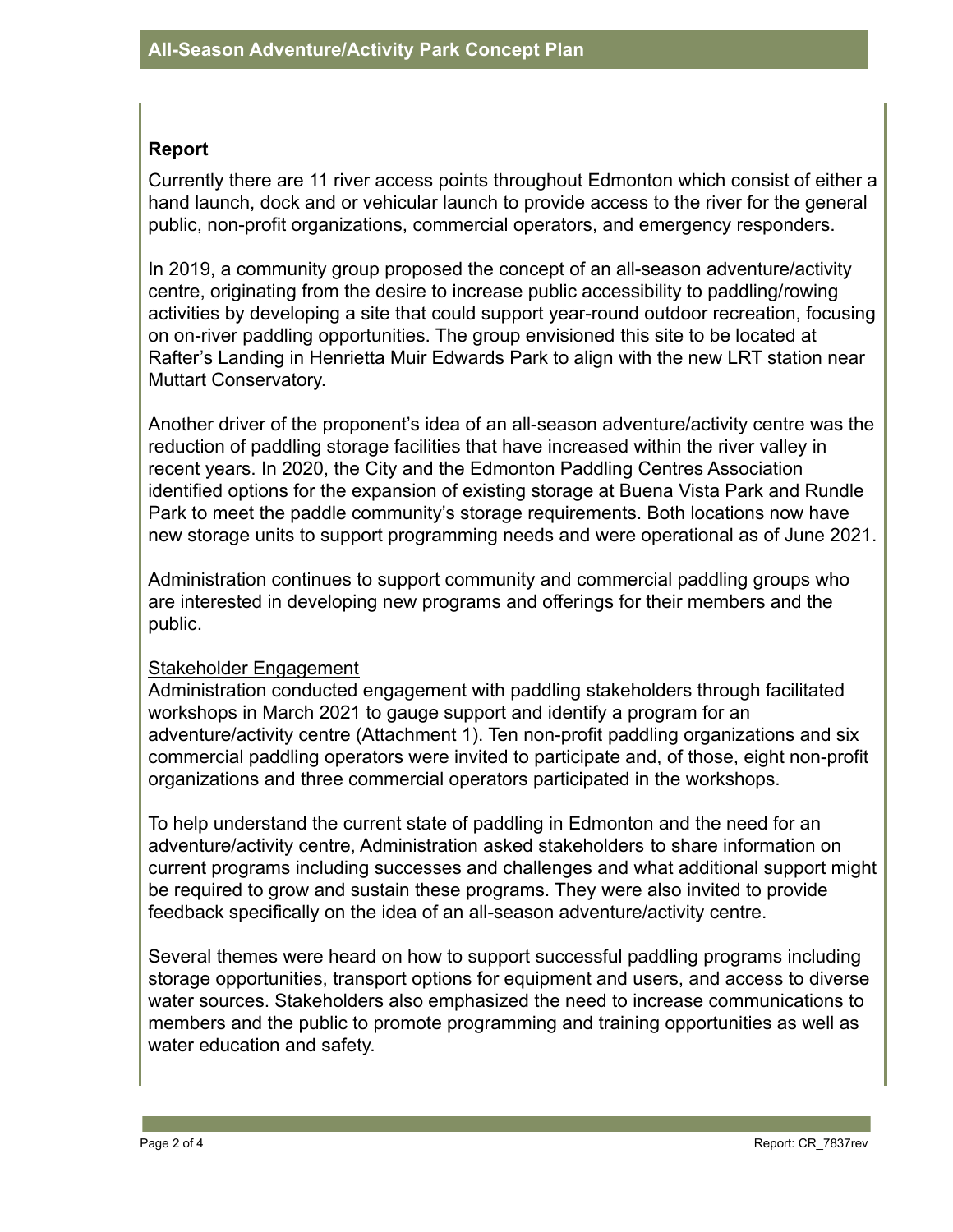Feedback regarding the development and operation of an all-season adventure/activity centre was varied. Stakeholders identified that some members would support such a facility; however, stakeholders could not reach consensus on the need for a stand-alone facility. Stakeholders discussed a variety of paddling needs, including alternatives to a stand-alone facility that included smaller, seasonal nodes in a variety of activity-appropriate locations, expanding existing storage facilities, investigating shuttle opportunities, identifying new or modifying current water sources, and increasing access to existing facilities/amenities.

#### Policy and Strategic Alignment

Several City of Edmonton policies and plans provide guidance to recreational uses and activities including:

- Breathe: Edmonton's Green Network Strategy (2017)
- Ribbon of Green SW & NE (2020)
- Ribbon of Green Concept Plan (1990) and Master Plan (1992)
- North Saskatchewan River Valley Area Redevelopment Plan (1985)
- The City Plan (2020)
- Approach to Community and Recreation Facility Planning Strategy (2018)

Administration is currently developing the River Valley Planning Modernization Project to provide further guidance to appropriate recreational uses and development within Edmonton's river valley. This work includes renewed strategic planning for the river valley and the processes and tools for evaluating and regulating proposed development. It includes two work streams:

- completion of the Ribbon of Green plan, which will provide long-term planning and policy guidance for the river valley and ravine system to ensure it is protected, accessible and celebrated
- renewal of the North Saskatchewan River Valley Area Redevelopment Plan, which provides a governance, regulatory, and decision-making framework for the river valley and ravine system

At this time, the proposed all-season adventure/activity centre is not strongly aligned with the City's current policies and plans. A future business case for such a facility, if the proponent chooses to proceed, should include connection to the City's identified priorities and alignment with the City plans.

## **Budget/Financial Implications**

Currently there are no City resources or budget allocated to advance this idea. If the proponent proceeds with development of a business case for the adventure/activity centre concept, Administration would support the group through the Community Led Construction Projects process. Significant work remains to be completed and possible next steps that would inform a business case include:

● Engagement with other all-season, outdoor recreation stakeholders on interest and alignment with programming that a centre would support.